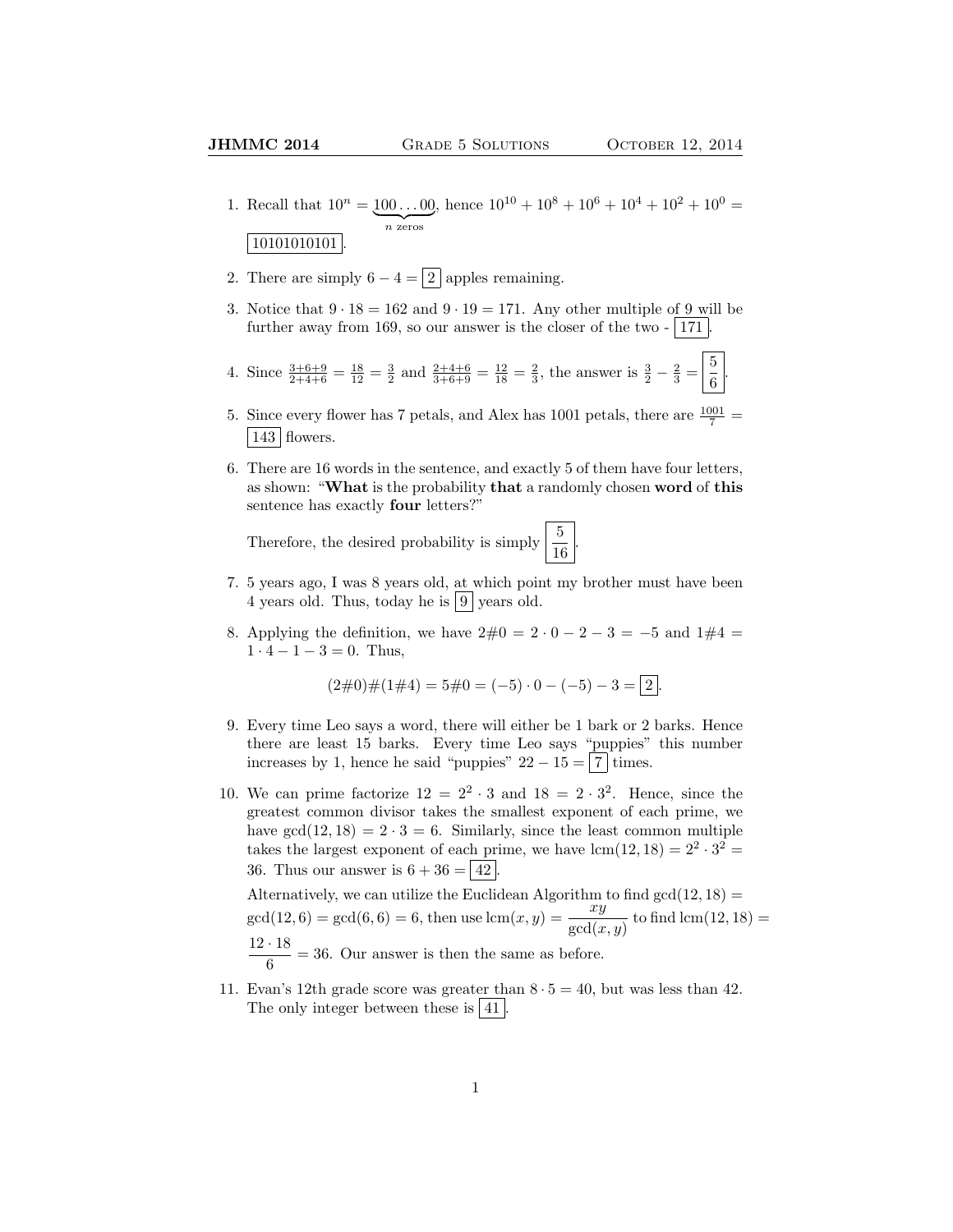- 12. After 5 days, the hedgehog has made  $5 \cdot 5 = 25$  new friends, for a total of  $4+25 = 29$ . Alternatively, in general the hedgehog will have  $5(n-1)+4 = 4$  $5n - 1$  friends on day n by the same logic, so when  $n = 6$  he will have 29 friends.
- 13. The 7 smallest prime numbers are 2, 3, 5, 7, 11, 13, and 17, the sum of which is  $|58|$ .
- 14. Let the number in question be  $x$ . Then we know

$$
21 + \frac{1}{4}x = \frac{3}{5}x \implies 21 = \left(\frac{3}{5} - \frac{1}{4}\right)x
$$

$$
\implies 21 = \left(\frac{12}{20} - \frac{5}{20}\right)x = \left(\frac{7}{20}\right)x
$$

$$
\implies x = 21 \cdot \frac{20}{7} = \boxed{60}.
$$

Verifying,  $\frac{1}{4}$  of 60 is 15, and  $\frac{3}{5}$  of 60 is 36. As 21 + 15 is indeed equal to 36, this check is successful.

- 15. We have  $0^2 = 0, 1^2 = 1, 2^2 = 4, 3^2 = 9, 4^2 = 16, 5^2 = 5, 6^2 = 36, 7^2 = 16$  $49,8^2 = 64$ , and  $9^2 = 81$ . Any other perfect squares will have the same last digit as one of these, so the possible last digits are 0, 1, 4, 5, 6, and 9. There are  $6$  of these.
- 16. Since five students take both languages, 27-5=22 students take French only and 32-5=27 students take Spanish only. Hence a total of  $22 + 27 = |49|$ students take exactly 1 language course.
- 17. Suppose there are  $g$  girls in the room. Then there are  $2g$  teachers and  $g+6$  boys in the room, for a total of  $4g+6=38$  people. Thus  $g=8$ , and there are  $8 + (8 + 6) = 22$  children.
- 18. If Alex writes x more problems, then he will have written a total of  $61 + x$ of the  $187 + x$  problems. Hence

$$
\frac{61+x}{187+x} = \frac{1}{2}
$$

$$
\implies 122 + 2x = 187 + x
$$

$$
\implies x = \boxed{65}
$$

19. Since 2 darps is equal to 4 derps, 6 darps is equal to 12 derps. Similarly, since 3 derps is equal to 5 dirps, 12 derps is equal to 20 dirps. Hence, 6 darps is equivalent to  $\boxed{20}$  dirps.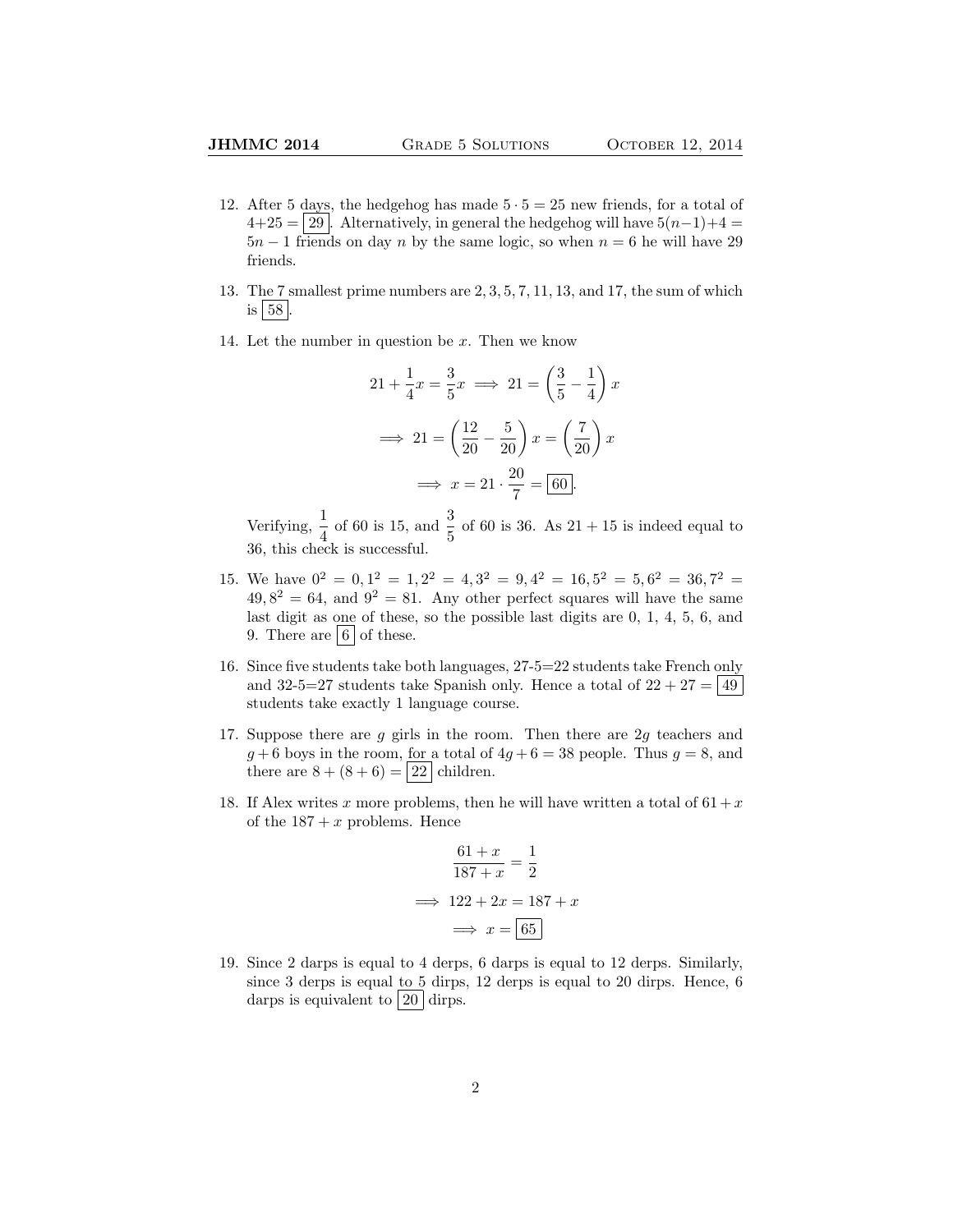- 20. Since the length of Alex's rectangle and the width of Alex's rectangle are both 3 times the length and width of Kelvin's rectangle, the area of Alex's rectangle is  $3 \cdot 3 = 9$  times the area of Kelvin's rectangle. Hence the area of Alex's rectangle is  $9 \cdot 12 = | 108 |$ .
- 21. We have  $2 \star 2 = 2^2 + 2^2 = 4 + 4 = 8$ , and thus  $2 \star (2 \star 2) = 2 \star 8 = 2^8 + 8^2 = 1$  $256 + 64 = 320$
- 22. To mix the color purple, Rita would have to roll red once and blue once. She can either roll red first and blue next, which has a probability of 3  $\frac{3}{6} \cdot \frac{1}{6}$  $\frac{1}{6} = \frac{1}{12}$  $\frac{1}{12}$ , or roll blue first and red next, which also has a probability of 1  $\frac{1}{6} \cdot \frac{3}{6}$  $\frac{3}{6} = \frac{1}{12}$  $\frac{1}{12}$ . The final probability is thus  $\frac{1}{12} + \frac{1}{12}$  $\frac{1}{12} = \left| \frac{1}{6} \right|$  $\frac{1}{6}$
- 23. Let his final exam score be x. Then

$$
\frac{91 + 89 + 88 + 94 + 87 + 85 + x}{7} = x
$$

$$
\implies \frac{534 + x}{7} = x
$$

$$
\implies 534 + x = 7x \implies 534 = 6x
$$

$$
\implies x = \boxed{89}
$$

- 24. Let the integers be  $x-2$ ,  $x-1$ ,  $x$ ,  $x+1$ ,  $x+2$ . Then  $5x = 210 \implies x = 42$ , so the largest number is  $x + 2 = 42 + 2 = 44$ .
- 25. Suppose the side length of the cube is s. Then the area of each face of the cube, being a square, has area  $s^2$ . Since there are 6 such faces, the surface area of the cube is  $6s^2$ . As such we have  $6s^2 = 294 \implies s^2 = 49 \implies$  $s = \pm 7$ . Clearly  $s = -7$  does not make sense as a side length, leaving the solution  $s = |7|$ .
- 26. Suppose there are a big peaches and b little peaches. Hence there are  $a+b$ peaches in the pile. Considering their weights,  $8a+4b = 252 \implies 2a+b =$ 63. Thus  $a + b = 63 - a$ , so minimizing  $a + b$  is the same as maximizing a. The largest possible value of a is 31, so there are  $63 - 31 = |32|$  peaches in the pile.
- 27. In the 5 minutes that James has a hammer, he can crush 150 candies. After that, it takes him 4 seconds to crush one candy, so crushing another 30 candies takes 120 seconds - or two minutes. Thus he needs at least  $5 + 2 = |7|$  minutes to crush 180 candies.
- 28. Let a and b be the integers, and without loss of generality assume that  $a \geq b$  (if  $a < b$ , we can simply switch the two). Since  $8 = a + b \leq 2a$ , we know that a is at least 4. Furthermore, since  $a^2 \le a^2 + b^2 = 34$ , we know that a is less than 6. Therefore we only need to check  $a = 4$  and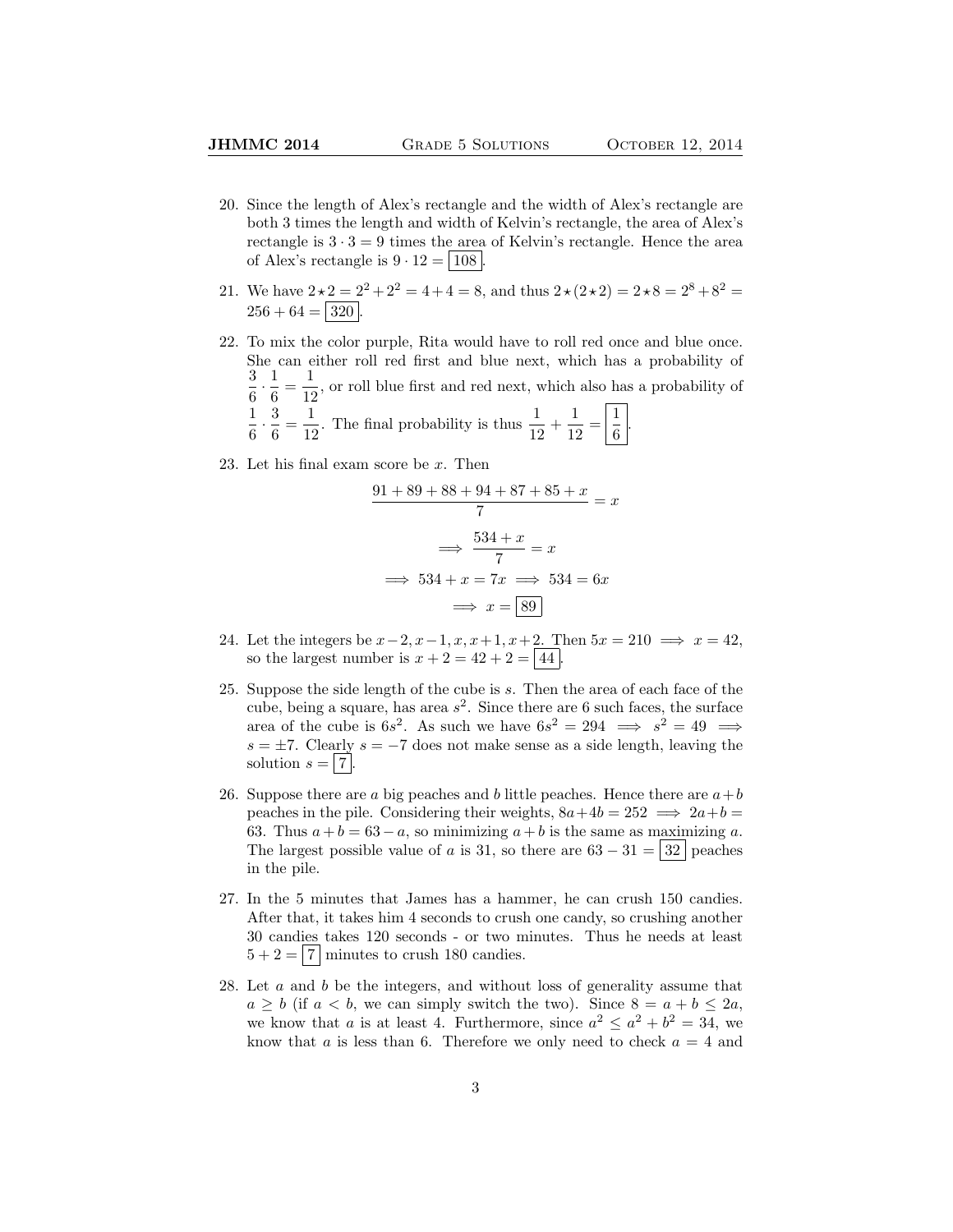$a = 5$ , the latter of which leads to the solution  $a = 5, b = 3$ . Therefore,  $ab = 5 \cdot 3 = | 15 |.$ 

- 29. The total score of the class beforehand is  $12 \cdot 65 = 780$ , and the total score afterwards is  $13.66 = 858$ . Hence the new student scored a  $858-780 = |78|$ on the test.
- 30. Suppose there are a alpacas and c chickens. Then  $a+2c = 94$  and  $2c+4a =$ 238, so  $3a = 238 - 94 = 144$ . Hence  $a = 48 \implies b = 23$ , and thus there are  $|71|$  animals on the farm.
- 31. Nikita catches up to Lev at the rate of 4 miles per hour, so it takes her 15 minutes before she is half a mile ahead of Lev.
- 32. Though the top floor is labeled "88", we have skipped all the floors containing a 4. That includes the floors  $4, 14, \ldots, 84$  and  $40, 41, \ldots, 49$ , of which there are 18 (there are 9 in the first list and 10 in the second, but both lists contain 44). Hence there are actually only  $88 - 18 = 70$  floors in this building.
- 33. The squares less than 20 are  $0^2 = 0$ ,  $1^2 = 1$ ,  $2^2 = 4$ ,  $3^2 = 9$ , and  $4^2 = 16$ . There are  $\binom{5}{2} + 5 = 15$  combinations of these, but  $16 + 16$  and  $9 + 16 > 20$ and  $0 + 0 < 1$ . Hence  $15 - 3 = |12|$  of these lie between 1 and 20. Notice that it is also easily verifiable that no combinations result in the same sum.
- 34. 5 sea otters can eat only half the amount that 10 sea otters can, but since they have  $\frac{3}{2}$  the time the 10 sea otters had, they can eat  $\frac{1}{2} \cdot \frac{3}{2} = \frac{3}{4}$  the amount. Hence they eat  $36 \cdot \frac{3}{4} = 27$  sea urchins.
- 35. The remainder upon dividing 9 by 2 is 1, so  $9\%2 = 1$ . Similarly, the remainder upon dividing 9 by 4 is 1, so  $9\%4 = 1$ . Hence  $9\triangle 2 = \frac{1+1}{2} = \boxed{1}$ .
- 36. 7 people is not enough to guarantee this, as they could each be born on a different day of the week. However, adding one more person to that mix ensures that some two people will be born on the same day of the week, so  $8$  people is the least number necessary.
- 37. The biking leg of his trip is completed in  $\frac{2}{10} = \frac{1}{5}$  of an hour, or 12 minutes, while the swimming leg of his trip is completed in  $\frac{3}{12} = \frac{1}{4}$  of an hour, or 15 minutes. Since the entire trip takes  $\frac{6}{6}$  = 1 hour, he should spend  $60 - 12 - 15 = 33$  minutes on his walk.
- 38. Since the triangle's altitudes are all equal, the triangle must be equilateral. Suppose the side length of this triangle is 2s. Then, by the Pythagorean theorem,  $s^2 + 6^2 = (2s)^2 \implies 36 = 3s^2 \implies 12 = s^2$ . The area of the triangle is thus  $\frac{s^2\sqrt{3}}{4}$  $\frac{\sqrt{3}}{4} = \frac{12\sqrt{3}}{4} = \boxed{3}$ √  $3<sup>2</sup>$ .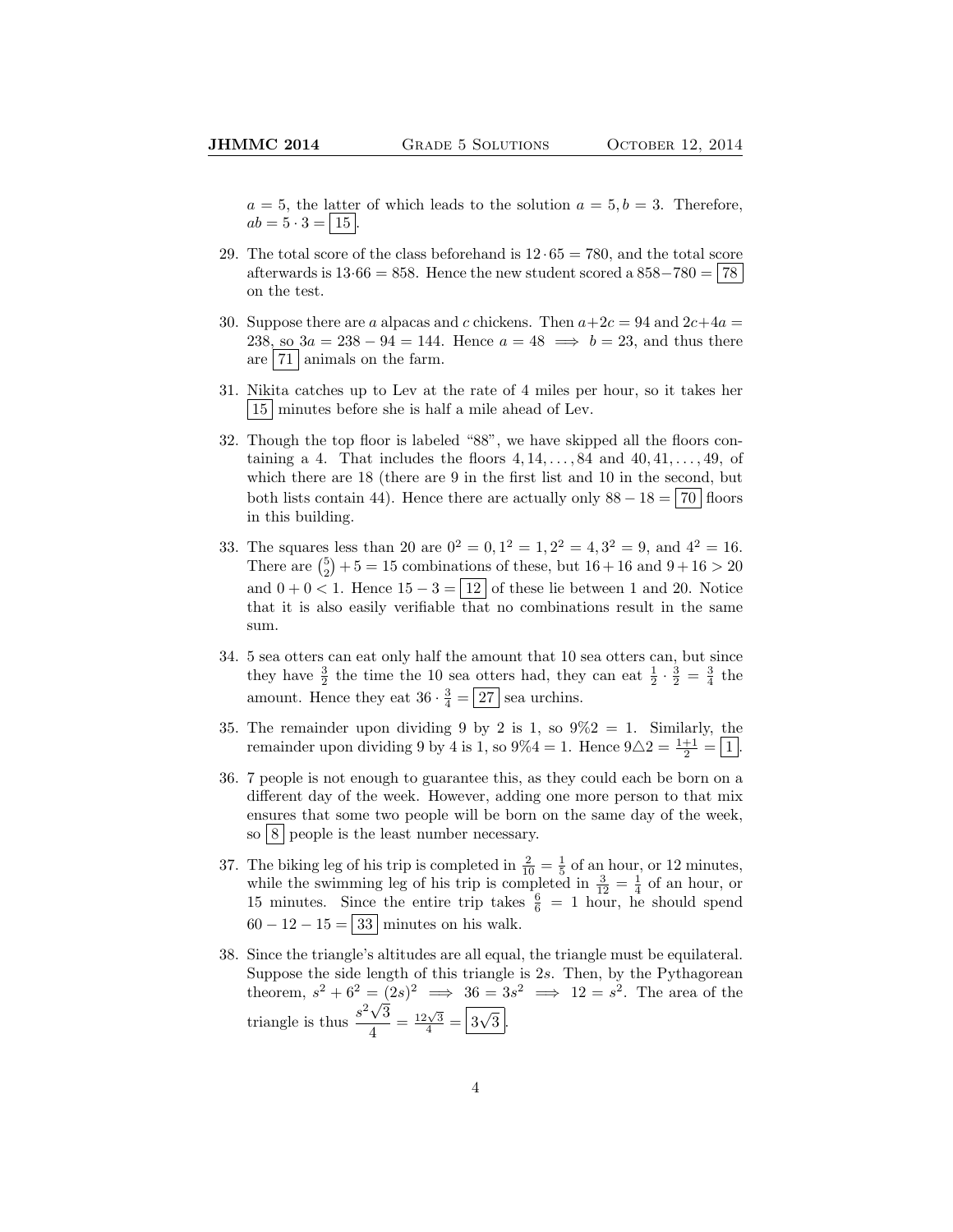- 39. Let the squares be  $(x-2)^2$ ,  $(x-1)^2$ ,  $x^2$ ,  $(x+1)^2$ , and  $(x+2)^2$ . Their sum is  $5x^2 + 2^2 + 1^2 + 1^2 + 2^2 = 5x^2 + 10$ , hence  $5x^2 + 10 = 146 \cdot 5 = 730$ . Thus  $5x^2 = 720 \implies x^2 = 144 \implies x = \pm 12$ , making the smallest of these squares  $|100|$ .
- 40. If  $x \leq 4$ , then the median of the numbers is 4 and hence  $\frac{24+x}{5} = 4 \implies$  $x = -4$ . If  $4 < x < 7$ , then the median of the numbers is x and hence  $\frac{24+x}{5} = x \implies x = 6$ . If  $x \ge 7$ , then the median of the numbers is 7 and hence  $\frac{24+x}{5} = 7 \implies x = 11$ . The sum of these three values is thus  $(-4) + 6 + 11 = |13|$
- 41. Since the triangle is isosceles, some two of its side lengths are equal. Hence either  $x - 4 = 2x - 9 \implies x = 5, 2x - 9 = 3x - 15 \implies x = 6$ , or  $x - 4 = 3x - 15 \implies x = \frac{11}{2}$ . However, if  $x = 5$ , the side lengths of the triangle are 1, 1, and 0 - clearly not a triangle. Hence the only two valid values of x are 6 and  $\frac{11}{2}$ , the sum of which is  $\frac{23}{2}$ 2 .
- 42. Since  $2014 = 2 \cdot 19 \cdot 53$ , the sum of its factors is  $(1+2)(1+19)(1+53) =$  $3 \cdot 20 \cdot 54 = |3240|$
- 43. The only way that this is possible is if the children alternate in the form "GBGBGBG", where "G" denotes a girl and "B" denotes a boy. The 4 girls can arrange themselves in any of  $4! = 4 \cdot 3 \cdot 2 \cdot 1 = 24$  ways, while the 3 boys can arrange themselves in  $3! = 3 \cdot 2 \cdot 1 = 6$  ways. Thus there are a total of  $6 \cdot 24 = |144|$  possible arrangements.
- 44. We will first count the numbers from 1 to 1999 that do not have a 6 in it. There are  $2 \cdot 9 \cdot 9 - 1 =$  such numbers from 1 to 1999, as there are two choices (0 or 1) for the thousands digit and nine for each of the hundreds, tens, and ones digit (excluding the case of 0000), so there are  $1999 - 1457 = 542$  numbers between 1 and 1999 that do have a 6 in it. Adding in the final case of 2006, there are  $\boxed{543}$  such numbers between 1 and 2014.
- 45. Let the number be abc. If any of  $a, b, c$  are zero, then the product of the digits would be zero, implying that the sum of the digits is 0 - impossible. Hence  $a, b, c$  are all positive digits. WLOG assume that  $a \leq b \leq c$  - we'll account for the permutations later. Thus we have  $abc = a + b + c \leq$  $3c \implies ab \leq 3$ , meaning we need check only  $(a, b) = (1, 1), (a, b) = (1, 2),$ and  $(a, b) = (1, 3)$ . The former case gives us  $c = 2 + c$ , contradiction, the second gives us  $2c = 3 + c \implies c = 3$ , and the third gives us  $3c = 4 + c \implies c = 2$ , a contradiction as we assumed  $b \leq c$ . Therefore the only possible numbers are the permutations of  $\overline{123}$ , of which there are  $3! = | 6 |$
- 46. There are 105 multiples of 19 between 1 and 2014, 53 of which are odd and 52 of which are even. Hence there is  $|1|$  more number that is yellow and blue than yellow and orange.